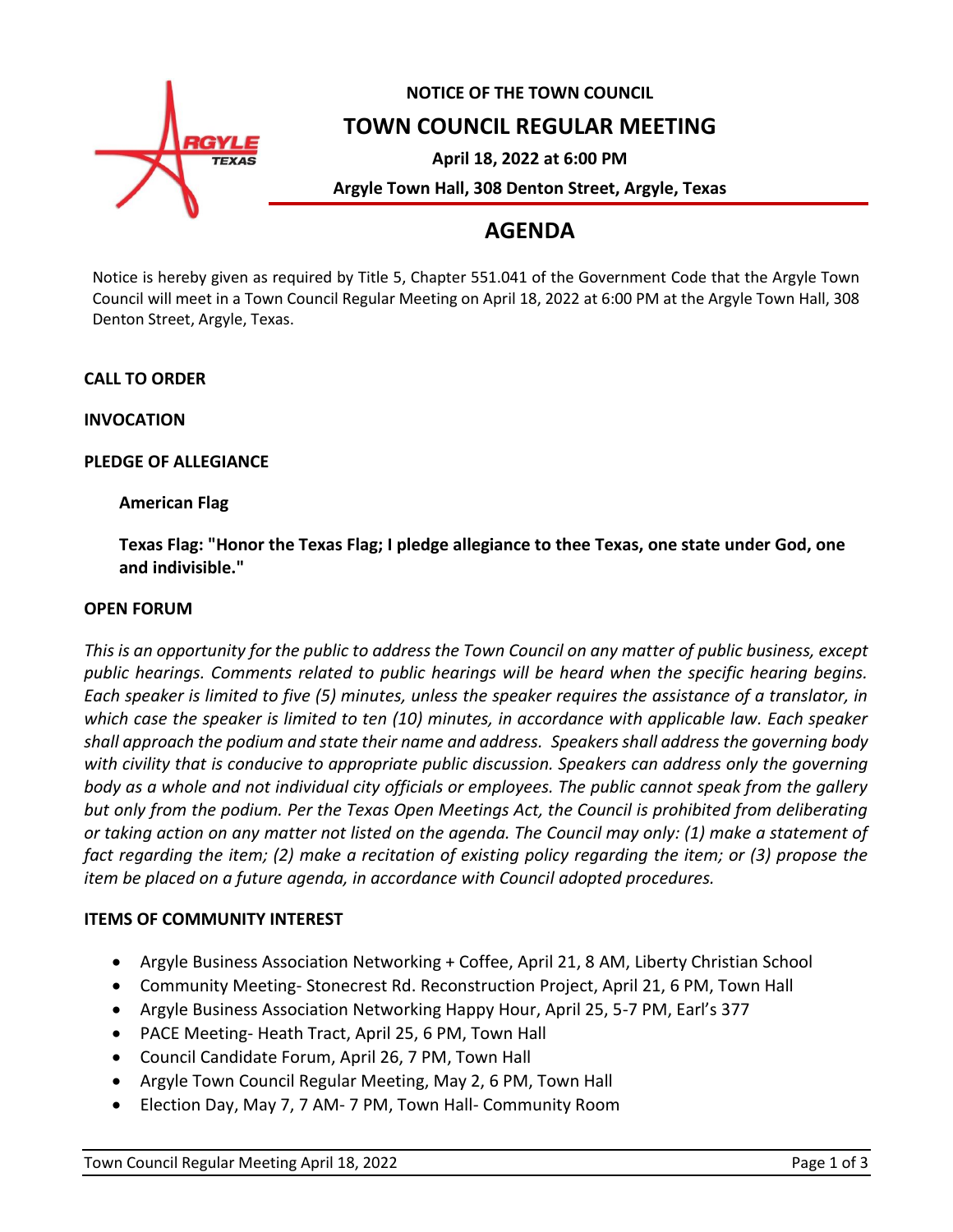#### **STAFF REPORT**

*(Staff Reports are for discussion only. No action may be taken on items listed under this portion of the agenda, other than to provide general direction to staff or to direct staff to place such items of a future agenda for action.)*

- 1. Active Development Review Committee Project List
- 2. List of Council Requests for Agenda Items and Status
- 3. Initiation of the Sign Ordinance Review and Update
- 4. Construction Site Maintenance Update

#### **CONSENT AGENDA**

*Any Council member may request an item on the Consent Agenda to be taken up for individual consideration.*

- 5. Consider and act to approve Town Council Special Meeting Minutes for March 31, 2022
- 6. Consider and act to approve Town Council Regular Minutes for April 4, 2022
- 7. Consider and act to approve Town Council Special Meeting Minutes for April 12, 2022

#### **DISCUSSION ITEMS**

- 8. Discuss proposed Town Council Code of Conduct
- 9. Discussion regarding possible uses for Coronavirus Local Fiscal Recovery Funds (CLFRF)

#### **ACTION ITEMS**

- 10. Consider and act on supplemental appropriation in the amount of approximately \$14,000 for additional improvements to Unity Park.
- 11. Consider and take appropriate action on a Revised Site Plan (SP-22-002) for TM Evans Tract, Phase II, a proposed 19,673 square-foot facility with office, restaurant, and retail uses, located on approximately 1.883 acres of land, legally described as Lot 2, Block A, Evans Tract, located in the Town of Argyle, Denton County, Texas.
- 12. Consider and take appropriate action regarding appointment of Planning and Zoning Commission, Place 2.
- 13. Consider approval of the reappointment of Town Administrator Rich Olson as the Authorized Contracting Party Representative for the Denton Creek Regional Wastewater System Advisory Committee of the Trinity River Authority.
- 14. Consider and act to rescind Resolution 2021-31 pertaining to the duties of the Office of the Mayor.